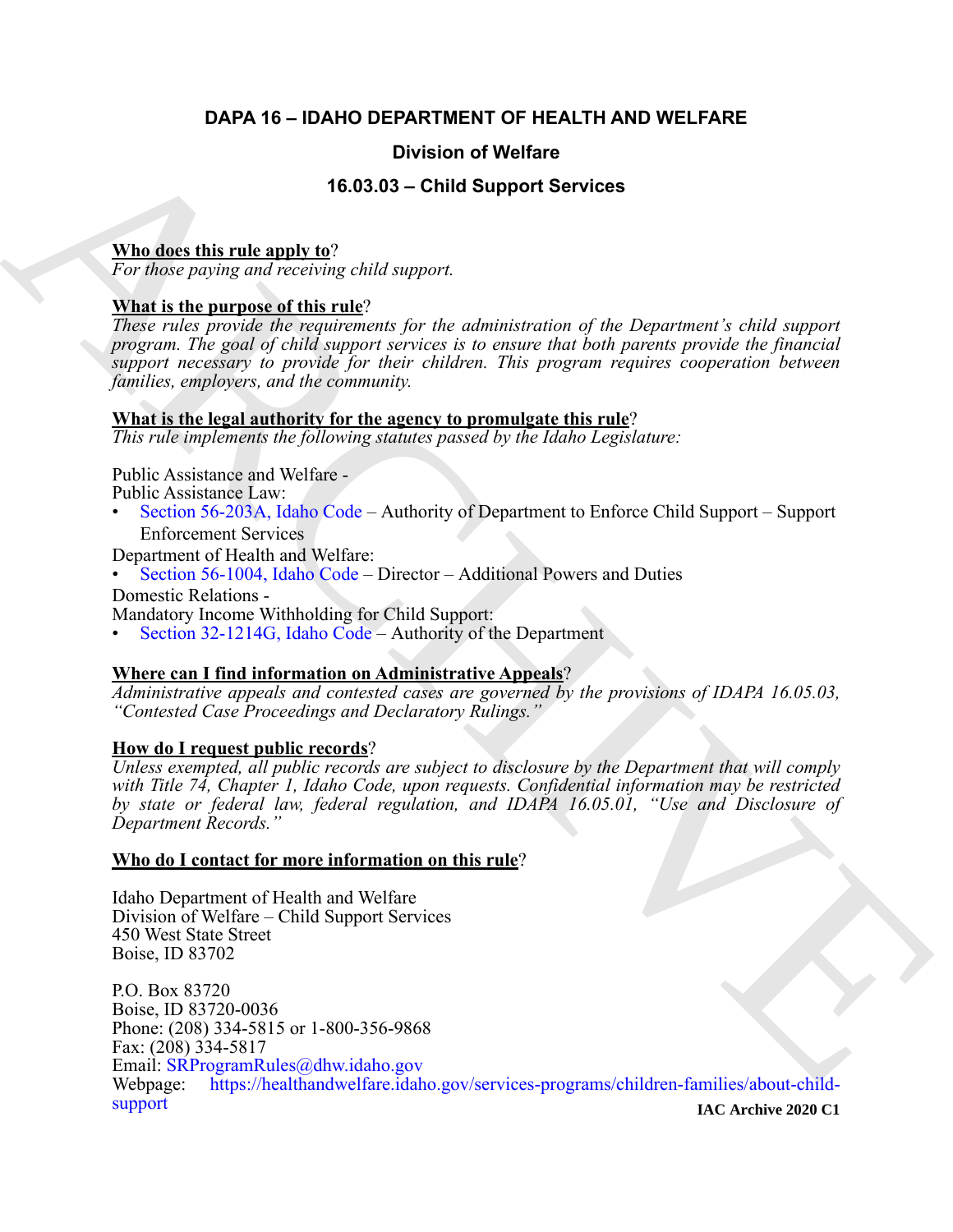# **Table of Contents**

## 16.03.03 - Child Support Services

| 050. Distribution Of Support Collected In Title IV-E Foster Care    |  |
|---------------------------------------------------------------------|--|
|                                                                     |  |
|                                                                     |  |
|                                                                     |  |
|                                                                     |  |
|                                                                     |  |
|                                                                     |  |
| 201. Administrative Review For Enforcement Of Medical Support.  4   |  |
|                                                                     |  |
|                                                                     |  |
|                                                                     |  |
| 302. Good Cause Determination In License Suspension Proceedings.  5 |  |
|                                                                     |  |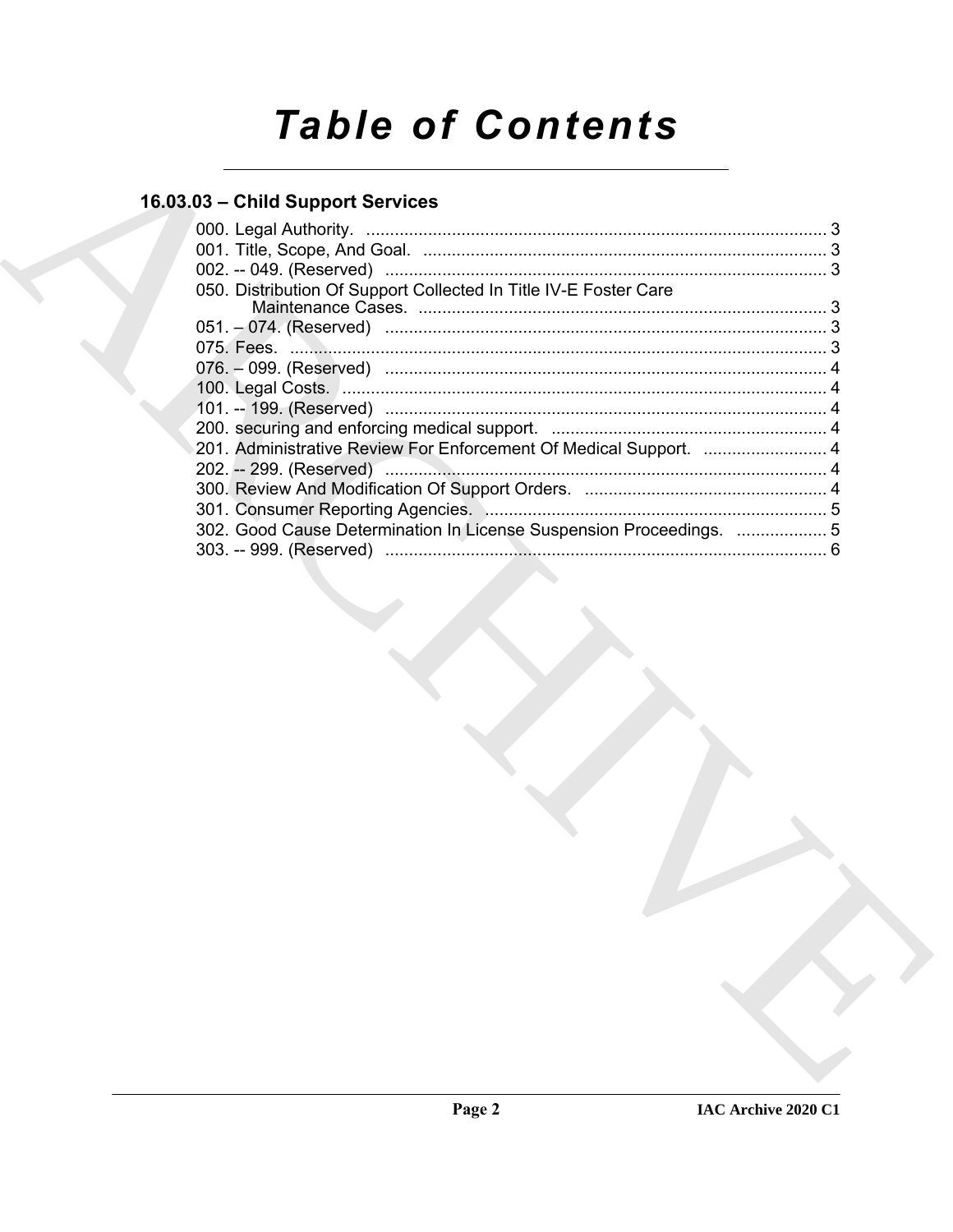#### **16.03.03 – CHILD SUPPORT SERVICES**

#### <span id="page-2-16"></span><span id="page-2-1"></span><span id="page-2-0"></span>**000. LEGAL AUTHORITY.**

The Department of Health and Welfare is authorized to promulgate these rules under Sections 7-1206, 32-1207, 32- 1209, 32-1214G, 32-1217, 56-203A, and 56-1004, Idaho Code. (3-20-20)T

#### <span id="page-2-2"></span>**001. TITLE, SCOPE, AND GOAL.**

<span id="page-2-17"></span>**01.** Title. These rules are titled IDAPA 16.03.03, "Child Support Services." (3-20-20)T

**02.** Scope. These rules provide the requirements for the administration of the Department's child orogram.  $(3-20-20)$ support program.

**03. Goal**. The goal of child support services is to ensure that both parents provide the financial support necessary to provide for their children. This program requires cooperation between families, employers, and the community. (3-20-20)T community. (3-20-20)T

#### <span id="page-2-3"></span>**002. -- 049. (RESERVED)**

#### <span id="page-2-8"></span><span id="page-2-7"></span><span id="page-2-4"></span>**050. DISTRIBUTION OF SUPPORT COLLECTED IN TITLE IV-E FOSTER CARE MAINTENANCE CASES.**

The Viewer and the base measurement is the second of the measurement of the second 7-1208, 22-1207<br>
ARCHIVES COPE AND COLL.<br>
This This The Theoretics will be a state provide the second September Services "<br>
(1. This Theor **01. Payment of Support Obligation**. The amount collected as current support shall first be retained by the State to reimburse itself for the foster care assistance payment for that month. Any amount collected in excess of the current month's foster care assistance payment, but less than the monthly support obligation, shall be paid to the state agency responsible for the child's placement and care. Any amount collected in excess of the monthly support obligation shall be retained by the State to reimburse any previous foster care assistance payments. The State is limited to reimbursement for past foster care assistance by the amount of the total support obligation owed. Any excess collected after the State has been reimbursed for past foster care assistance payments shall be paid to the state agency responsible for the child's placement and care. Collections shall be applied to future payments only after all current support and arrears have been satisfied. (3-20-20)T

<span id="page-2-9"></span>**02. Termination of Foster Care Payments**. When a state stops providing foster care assistance under Title IV-E, the assignment of support rights ends except as to unpaid support which accrued prior to or during the  $\alpha$ ssignment. (3-20-20)T

#### <span id="page-2-5"></span>**051. – 074. (RESERVED)**

#### <span id="page-2-10"></span><span id="page-2-6"></span>**075. FEES.**

<span id="page-2-11"></span>**01. Application Fee**. At the time of application for child support services, a written application must be completed and a fee of twenty-five dollars (\$25) must be paid. The fee must be paid in advance of any services to be provided and is not refundable. (3-20-20) be provided and is not refundable.

<span id="page-2-13"></span>**02. Income Tax Offset Fees**. A fee of twenty-five dollars (\$25) will be deducted each time child support is collected as a result of an income tax offset. (3-20-20)T

<span id="page-2-14"></span>**03. Internal Revenue Service (IRS) Referral Fees**. A fee of one hundred twenty-two dollars and fifty cents (\$122.50) shall be charged for a referral to the IRS for full collection of the child support obligation.

 $(3-20-20)T$ 

<span id="page-2-15"></span>**04. Locate Fees**. Child Support Services may charge an applicant/recipient a fee of ten dollars (\$10) for referral to FPLS for location of a non-custodial parent when no other child support services are being provided. Child Support Services may also charge a fee of four dollars (\$4) for referral to the FPLS for a social security number search. Child Support Services may charge a fee of seventy cents (\$.70) for referral to FPLS for location of a noncustodial parent. (3-20-20)T

<span id="page-2-12"></span>**05. Federally Mandated Annual Service Fees**. Child Support Services must charge an annual fee of thirty-five dollars (\$35) for each support enforcement case in which it has collected and disbursed at least five hundred fifty dollars (\$550) of support in the federal fiscal year. The fee will be billed to the parent ordered to pay support, but will not be assessed on any case in which an individual has ever received benefits under the Temporary Assistance for Needy Families program. (3-20-20)T

**Section 000 Page 3**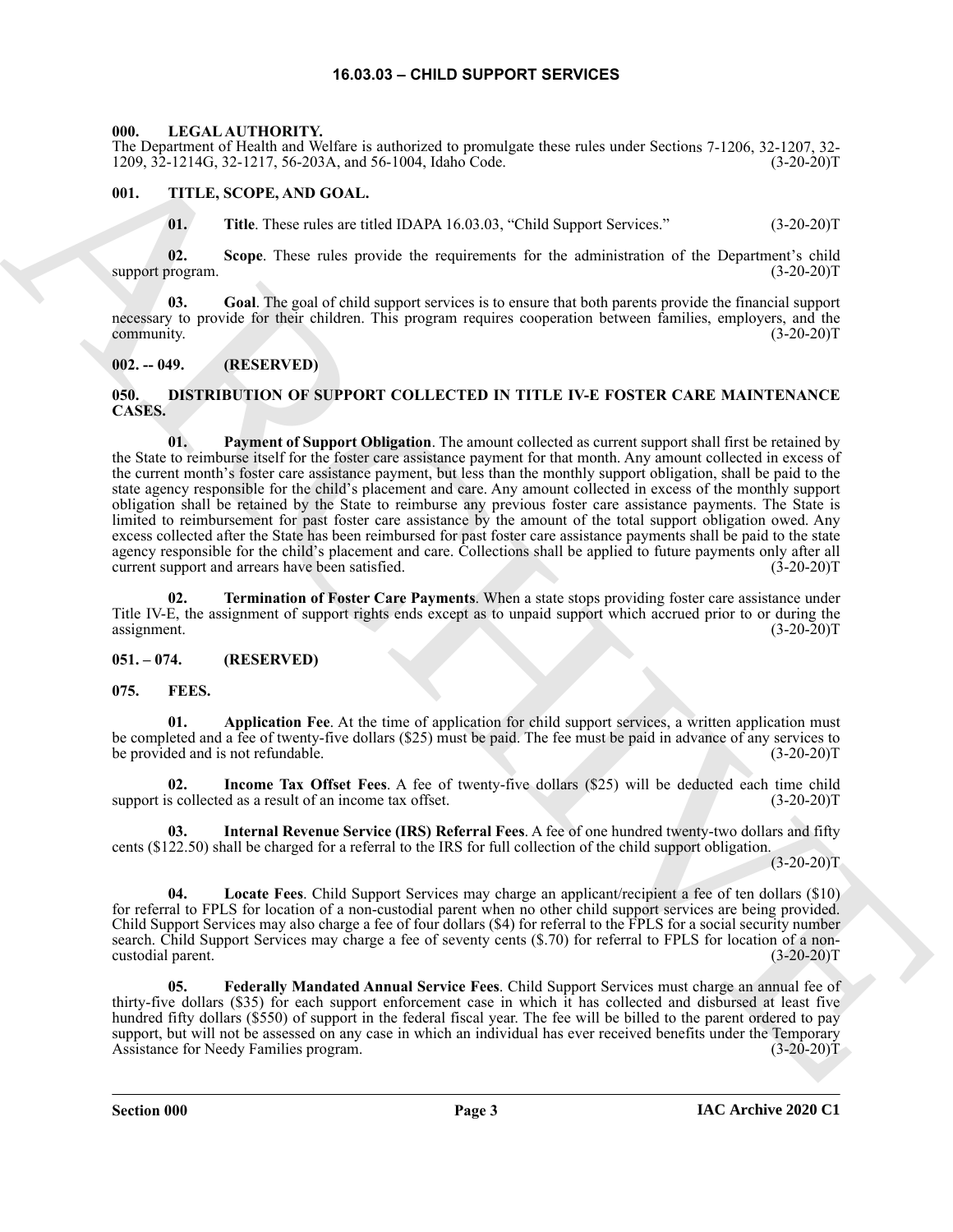### <span id="page-3-0"></span>**076. – 099. (RESERVED)**

#### <span id="page-3-10"></span><span id="page-3-1"></span>**100. LEGAL COSTS.**

**Contact of Newton Solve Models**<br>
We consider the specifical term is a specifical term is a specifical term is a specifical term is a specifical term is a specifical term is a specifical term is a specifical term is a spe An applicant/recipient will be notified at the time of the application that legal costs incurred by Child Support Services will be deducted from any child support collected to reimburse the State. The applicant/recipient will be notified as to the legal costs being incurred. No more than twenty percent (20%) of any collection will be deducted for reimbursement of these costs. Child Support Services will attempt to obtain an order against the non-custodial parent in favor of the applicant/recipient for reimbursement of the legal costs incurred by Child Support Services.

 $(3-20-20)T$ 

#### <span id="page-3-2"></span>**101. -- 199. (RESERVED)**

#### <span id="page-3-15"></span><span id="page-3-3"></span>**200. SECURING AND ENFORCING MEDICAL SUPPORT.**

Medical support enforcement services must be provided in any case for which an assignment of medical support is in effect, including: (3-20-20)T

<span id="page-3-17"></span>**01. Petition**. Petitioning the court to include health insurance that is available to either parent at reasonable cost in new or modified court orders for support. Health insurance is considered reasonable in cost if it is available through employment or other group health benefit plan. (3-20-20)T

<span id="page-3-16"></span>**02. Enforcement**. Taking any necessary action to ensure that one (1) parent secures and maintains insurance required by the support order.  $(3-20-20)$ medical insurance required by the support order.

#### <span id="page-3-7"></span><span id="page-3-4"></span>**201. ADMINISTRATIVE REVIEW FOR ENFORCEMENT OF MEDICAL SUPPORT.**

<span id="page-3-8"></span>**01. Request**. An obligor may request an administrative review within twenty (20) days after a notice of intent to enroll one (1) or more children in a health benefit plan is mailed by the Department. (3-20-20)T

**02. Scope of Administrative Review**. The Department will cancel a notice of intent to enroll or a National Medical Support Notice (NMSN) if: (3-20-20)T

<span id="page-3-9"></span>

| The parent does not owe medical support. | $(3-20-20)T$ |
|------------------------------------------|--------------|
|                                          |              |

**b.** The parent is no longer obligated to provide medical support. (3-20-20)T

<span id="page-3-13"></span><span id="page-3-11"></span>**c.** Medical support, excluding Medicaid, is already being provided by either parent. (3-20-20)T

#### <span id="page-3-5"></span>**202. -- 299. (RESERVED)**

#### <span id="page-3-6"></span>**300. REVIEW AND MODIFICATION OF SUPPORT ORDERS.**

**01.** Notice. Each parent subject to a child support order in effect in the State that is being enforced by Child Support Services must be notified of the right of the parent to request a review of the order by Child Support Services every thirty-six (36) months. Reviews are not to be done more frequently unless there has been a substantial and material change in circumstances. (3-20-20) and material change in circumstances.

<span id="page-3-14"></span>

| 02. | <b>Review.</b> A support order will be reviewed for possible modification:      | $(3-20-20)T$ |
|-----|---------------------------------------------------------------------------------|--------------|
| а.  | If requested by either parent;                                                  | $(3-20-20)T$ |
|     | If requested by any state, tribal, or foreign child support services agency; or | $(3-20-20)T$ |

**c.** Automatically, at least every thirty-six (36) months, in any case where the custodial parent or other custodian of the child or children is receiving benefits under Title IV-A of the Social Security Act, either in Idaho or elsewhere. (3-20-20)T

<span id="page-3-12"></span>**03.** After the Review. Each parent will be notified of the proposed adjustment or of the determination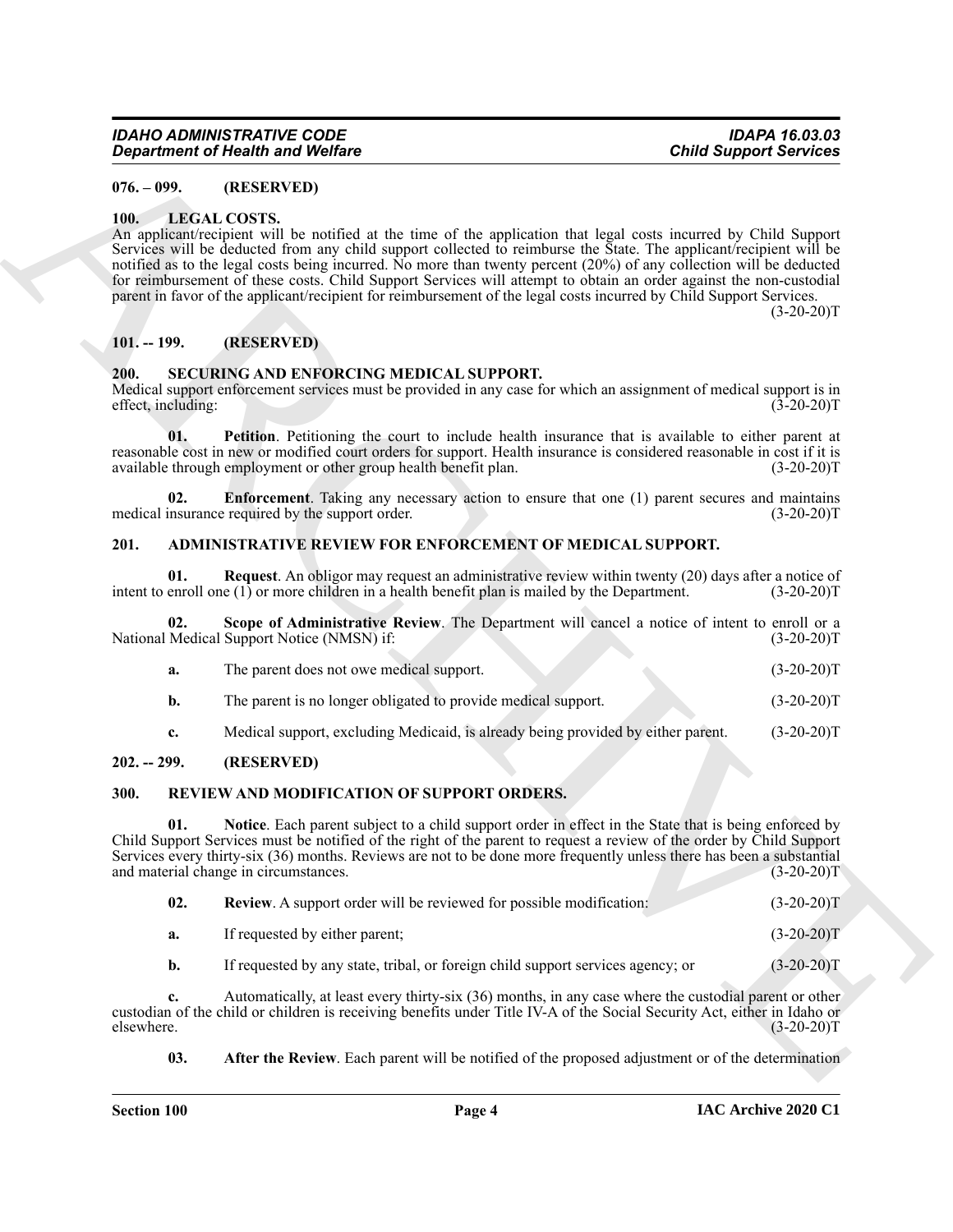|                |  |  | will be applied by Child Support Services to determine whether there has been a substantial and material change of |
|----------------|--|--|--------------------------------------------------------------------------------------------------------------------|
| circumstances: |  |  | $(3-20-20)T$                                                                                                       |
|                |  |  | $A = 1$ $A = 1$ $A = 1$ $A = 1$                                                                                    |

**a.** Whether there has been an increase or decrease in the income, as the term is defined in the Child Support Guidelines, of either parent or other person legally obligated for the support of a child; (3-20-20)T

Subsection 300.02 of this rule results in an obligation under the Child Support Guidelines which differs from the existing order by at least fifteen percent (15%), but not less than fifty dollars (\$50) per month. The following criteria

**b.** Whether there has been a substantial increase or decrease in the assets of either parent or other gally obligated for the support of a child; (3-20-20) person legally obligated for the support of a child;

**c.** Whether there has been a substantial change in the needs of the child; (3-20-20)T

**d.** Whether there has been a change in the custody or visitation rights of the non-custodial parent; and  $(3-20-20)T$ 

<span id="page-4-9"></span>**04. Adjustment**. A modification of a support order will only be sought if the review conducted under

**e.** Whether other factors exist indicating a substantial and material change in circumstances since the entry or modification of the support order. (3-20-20)T

## <span id="page-4-2"></span><span id="page-4-0"></span>**301. CONSUMER REPORTING AGENCIES.**

<span id="page-4-4"></span><span id="page-4-3"></span>**01. Consumer Reporting Agency**. Any person who for monetary fees, dues or on a cooperative basis, regularly engages in whole or in part in the practice of assembling or evaluating consumer credit information or other information on consumers for the purpose of furnishing consumer reports to third parties, and who uses any means or facility of interstate commerce for the purpose of preparing or furnishing consumer reports. (3-20-20) facility of interstate commerce for the purpose of preparing or furnishing consumer reports.

**Contact of Nearly we determine we deliver and the strength of the strength of the strength of the strength of the strength of the strength of the strength of the strength of the strength of the strength of the strength o 02. Reports**. Reports are made to consumer reporting agencies of any non-custodial parent who owes overdue support exceeding two thousand dollars (\$2,000) and is at least three (3) months in arrears after the court order is finalized. Notice will be provided to the non-custodial parent prior to the report being made available to the agencies and will inform the non-custodial parent of the methods available for contesting the accuracy of the information. (3-20-20) information.  $(3-20-20)T$ 

## <span id="page-4-1"></span>**302. GOOD CAUSE DETERMINATION IN LICENSE SUSPENSION PROCEEDINGS.**

<span id="page-4-6"></span><span id="page-4-5"></span>**01. Definitions**. The following definitions apply for this section of rules: (3-20-20)T

**a.** "Obligor" means an individual who is ordered to pay child support under an order issued by a court or authorized administrative authority.

**b.** "Obligee" means an individual who is ordered to receive child support under an order issued by a authorized administrative authority.  $(3-20-20)T$ court or authorized administrative authority.

**c.** "Motor Vehicle License" means a license required to operate any type of motor vehicle.(3-20-20)T

**d.** "Occupational or Professional License" means a license issued to allow a person to practice or any business, occupation, or profession. engage in any business, occupation, or profession.

**e.** "Recreational License" means a license, certificate, or permit authorizing an individual to engage in any recreational activity including, but not limited to, hunting, fishing, and trapping. (3-20-20)T

**02.** Res Judicata. No issues that have been previously litigated may be considered at the license on hearing. (3-20-20) suspension hearing.

<span id="page-4-8"></span><span id="page-4-7"></span>**03. Good Cause in Motor Vehicle and Occupational License Suspension Proceedings**. The license

that there should be no change in the amount of child support. (3-20-20)T

*IDAHO ADMINISTRATIVE CODE IDAPA 16.03.03 Department of Health and Welfare*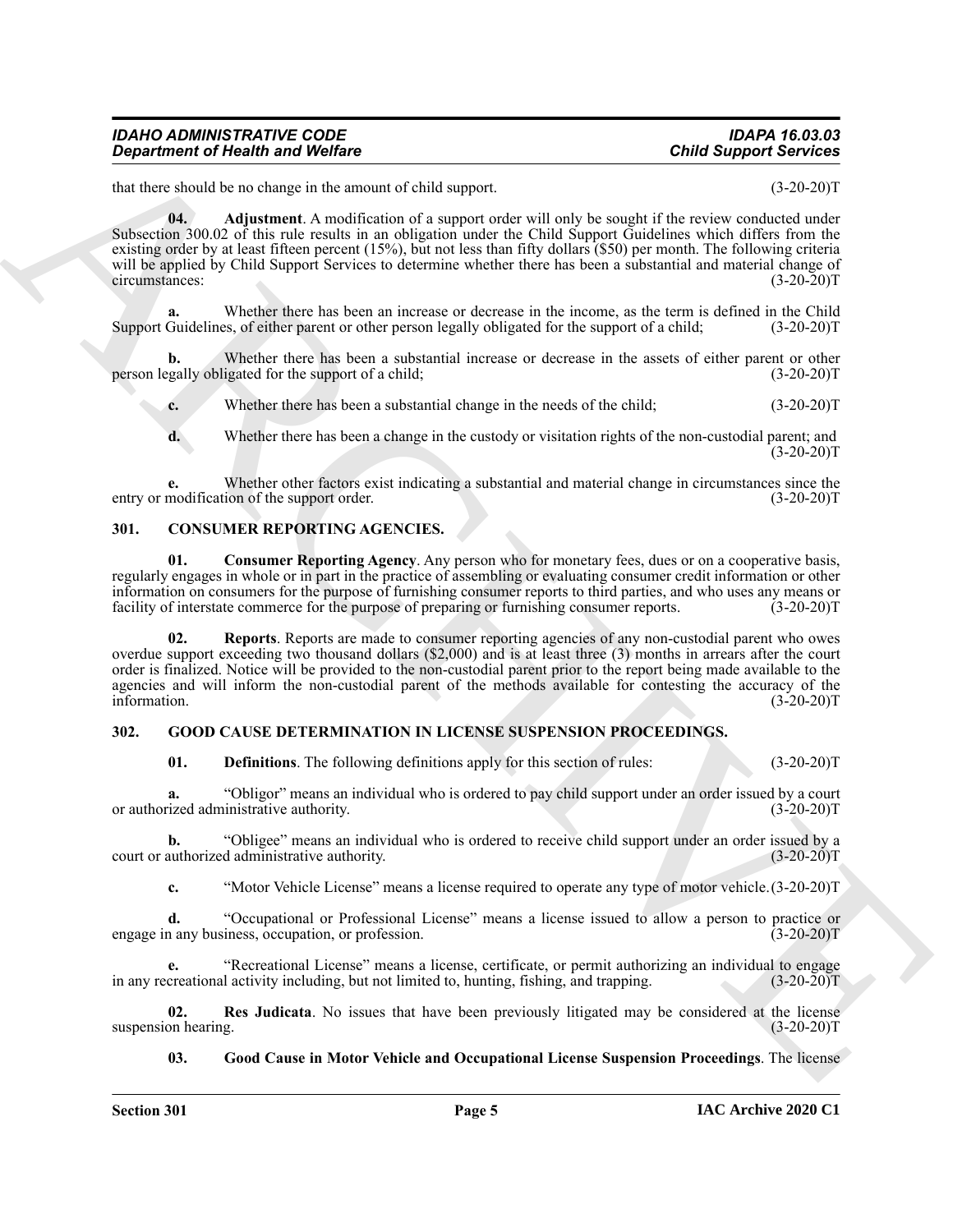| <b>IDAHO ADMINISTRATIVE CODE</b> | <b>IDAPA 16.03.03</b>         |
|----------------------------------|-------------------------------|
| Department of Health and Welfare | <b>Child Support Services</b> |

suspension will be denied or stayed if the obligor proves one (1) of the following conditions exist: (3-20-20)T

**Christ Suppose Control is the Unitedevelope Control in the United Suppose Convertise of the United Suppose Convertise Control in the United Suppose Convertise Control in the United Suppose Convertise Convertise Convertis a.** The obligor has been declared physically disabled by Social Security, workman's compensation, or another competent authority that works with disabled individuals, and that the disability has directly resulted in the current inability to pay the child support obligation; (3-20-20)T

**b.** The obligor is experiencing the effects of an extended illness or accident that has directly resulted rent inability to pay the child support obligation; (3-20-20) in the current inability to pay the child support obligation;

The obligor is a student whose enrollment is a result of a referral from Vocational Rehabilitation, or other competent authority working with disabled individuals; (3-20-20)T workman's compensation, or other competent authority working with disabled individuals;

**d.** The obligor is incarcerated in any county, state, or federal correctional facility, and proves that they have no assets. (3-20-20)T

**e.** The obligor is receiving Temporary Assistance for Families in Idaho (TAFI) or Supplemental Income benefits; (3-20-20)T Security Income benefits;

**f.** The obligor has court-ordered physical custody of all of the children listed in the order or orders for (3-20-20) support; (3-20-20)T

Child support is being collected directly from the obligor's income through an income withholding e Department to the obligor's employer or other income source. (3-20-20)<sup>T</sup> order issued by the Department to the obligor's employer or other income source.

**04. Not Good Cause in Motor Vehicle and Occupational License Suspension Proceedings**. Any factor not defined as good cause in Subsection 302.03 of this rule is not good cause for a denial or stay of a license suspension, including but not limited to the following: (3-20-20)T

<span id="page-5-2"></span>**a.** The obligor is unemployed, underemployed, or has difficulty maintaining consistent employment;  $(3-20-20)T$ 

**b.** The obligor claims to be disabled but has not applied for disability or other benefits, or has been refused benefits; (3-20-20)T

|  | The obligor asserts that the child support obligation is too high; | $(3-20-20)T$ |
|--|--------------------------------------------------------------------|--------------|
|--|--------------------------------------------------------------------|--------------|

**d.** The obligor has been denied full visitation with the child or children; or (3-20-20)T

<span id="page-5-1"></span>**e.** The obligor alleges the obligee misuses the child support. (3-20-20)T

**05. Good Cause in Recreational License Suspension Proceedings**. The license suspension will only be stayed if the obligor proves one (1) of the following conditions exist: (3-20-20)T

**a.** The obligor is receiving TAFI or Supplemental Security Income benefits; or  $(3-20-20)$ T

**b.** The obligor has court-ordered physical custody of all of the children listed in the order or orders for support.  $(3-20-20)T$ 

<span id="page-5-0"></span>**303. -- 999. (RESERVED)**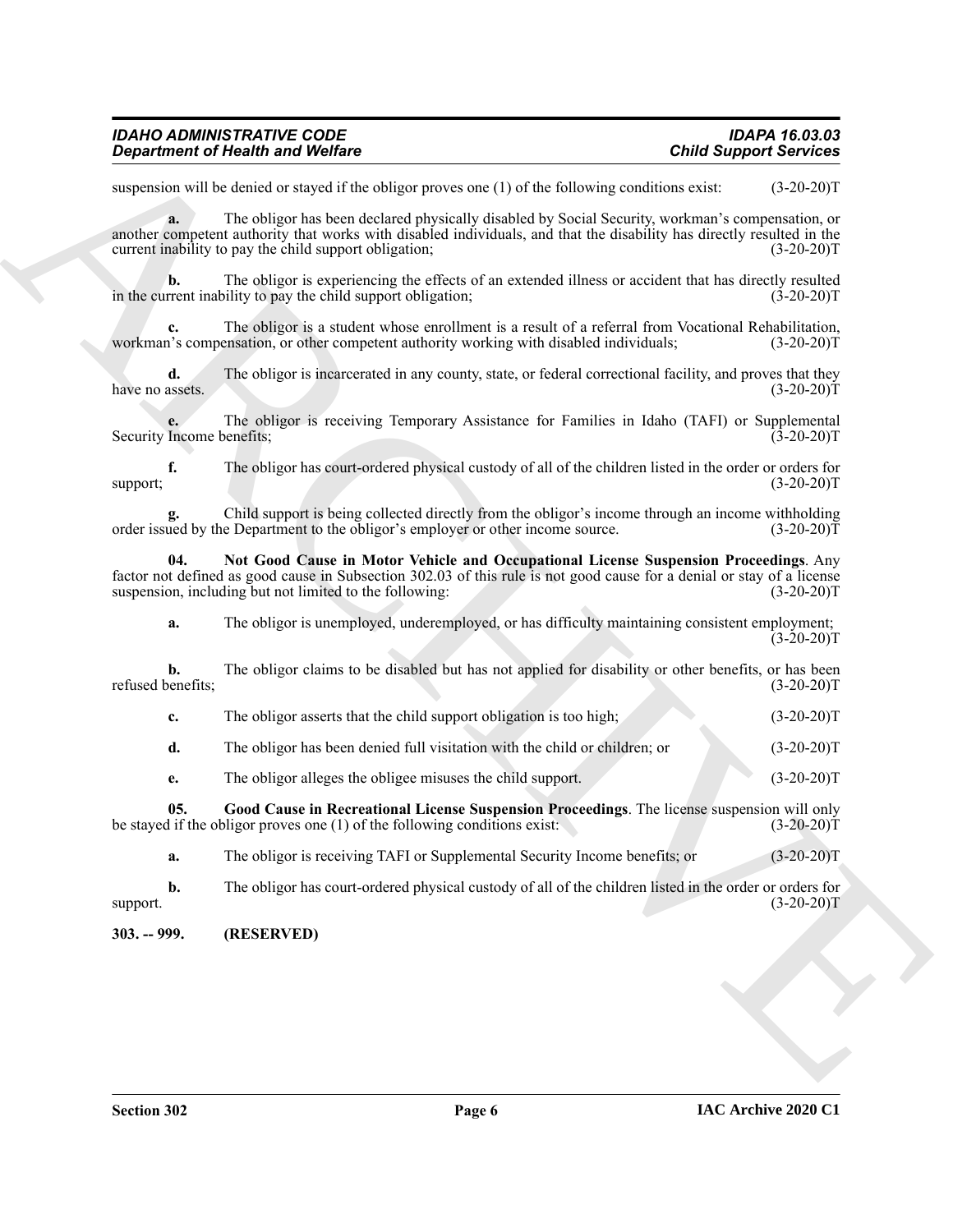*IDAHO ADMINISTRATIVE CODE IDAPA 16.03.03 Department of Health and Welfare* 

### **APPENDIX A - ORDER/NOTICE TO WITHHOLD INCOME FOR CHILD SUPPORT**

#### **ORDER/NOTICE TO WITHHOLD INCOME FOR CHILD SUPPORT**

|                                                                                                                          | <b>APPENDIX A - ORDER/NOTICE TO WITHHOLD INCOME FOR CHILD SUPPORT</b>                                                                                                                                                                              |
|--------------------------------------------------------------------------------------------------------------------------|----------------------------------------------------------------------------------------------------------------------------------------------------------------------------------------------------------------------------------------------------|
|                                                                                                                          | ORDER/NOTICE TO WITHHOLD INCOME FOR CHILD SUPPORT                                                                                                                                                                                                  |
| State                                                                                                                    | Original Order/Notice                                                                                                                                                                                                                              |
|                                                                                                                          |                                                                                                                                                                                                                                                    |
| Co./City/Dist. of                                                                                                        |                                                                                                                                                                                                                                                    |
|                                                                                                                          | Amended Order/Notice                                                                                                                                                                                                                               |
| Date of Order/Notice                                                                                                     |                                                                                                                                                                                                                                                    |
|                                                                                                                          | Terminate Order/Notice                                                                                                                                                                                                                             |
| Court/Case Number                                                                                                        |                                                                                                                                                                                                                                                    |
| Employer/Withholder's Federal EIN Number                                                                                 | RE:                                                                                                                                                                                                                                                |
|                                                                                                                          | Employee/Obligor's Name (Last, First, MI)                                                                                                                                                                                                          |
|                                                                                                                          | Employee/Obligor's Social Security Number                                                                                                                                                                                                          |
| Employer/Withholder's Name                                                                                               |                                                                                                                                                                                                                                                    |
| Employer/Withholder's Name                                                                                               | Employee/Obligor's Case Identifier                                                                                                                                                                                                                 |
|                                                                                                                          | Custodial Parent's Name (Last, First, MI)                                                                                                                                                                                                          |
|                                                                                                                          |                                                                                                                                                                                                                                                    |
| <b>DOB</b><br>Child(ren)'s Name(s):                                                                                      | <b>DOB</b><br>Child(ren)'s Name(s):                                                                                                                                                                                                                |
|                                                                                                                          |                                                                                                                                                                                                                                                    |
| support from<br>employee's/obligor's income until                                                                        | <b>ORDER INFORMATION:</b> This is an Order/Notice to Withhold Income for Child Support based upon an order for<br>. By law, you are required to deduct these amounts from the above-named<br>even if the Order/Notice is not issued by your State. |
| through the employee's/obligor's employment.                                                                             | If checked, you are required to enroll the child(ren) identified above in any health insurance coverage available                                                                                                                                  |
|                                                                                                                          |                                                                                                                                                                                                                                                    |
| S<br>in current support<br>per<br>in past-due support<br>per                                                             | Arrears 12 weeks or greater? yes no                                                                                                                                                                                                                |
| in medical support<br>per                                                                                                |                                                                                                                                                                                                                                                    |
| in other (specify)<br>per<br>in other (specify)<br>per                                                                   |                                                                                                                                                                                                                                                    |
| for a total of \$<br>per                                                                                                 | to be forwarded to the payee below.                                                                                                                                                                                                                |
|                                                                                                                          |                                                                                                                                                                                                                                                    |
| the ordered support payment cycle, use the following to determine how much to withhold:                                  | You do not have to vary your pay cycle to be in compliance with the support order. If your pay cycle does not match                                                                                                                                |
| per weekly pay period. \$<br>\$                                                                                          | per semimonthly pay period (twice a month).                                                                                                                                                                                                        |
| per biweekly pay period (every two weeks). \$                                                                            | per monthly pay period.                                                                                                                                                                                                                            |
| employment even if such laws and procedures are different from this paragraph:                                           | <b>REMITTANCE INFORMATION:</b> Follow the laws and procedures of the employee's/obligor's principal place of                                                                                                                                       |
| You must begin withholding no later than the first pay period occurring                                                  | working days                                                                                                                                                                                                                                       |
| after the date of this Order/Notice. Send payment within                                                                 | working days of the paydate                                                                                                                                                                                                                        |
| date of withholding. You are entitled to deduct a fee of<br>The total withheld amount, including your fee, cannot exceed | to defray the cost of withholding.<br>% the employee/obligor's aggregate<br>disposable weekly earnings. For the purpose of the limitation on withholding, the following information is                                                             |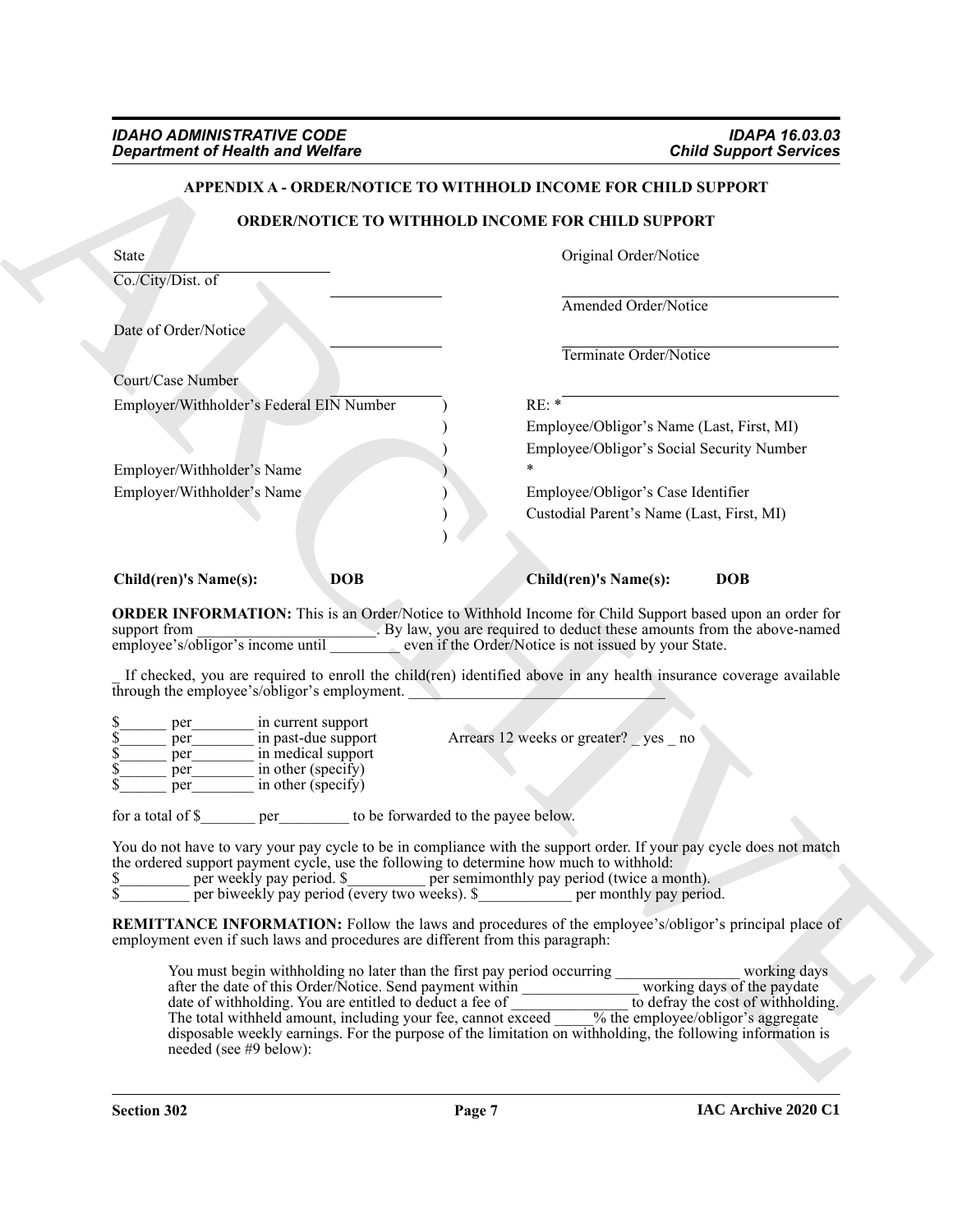#### *IDAHO ADMINISTRATIVE CODE IDAPA 16.03.03 Department of Health and Welfare*

| When remitting payment provide the paydate/date of withholding and the case identifier |  |
|----------------------------------------------------------------------------------------|--|
| If remitting by EFT/EDI, use this FIPS code: *; 3. Bank routing code: *                |  |
| Bank account number:*                                                                  |  |

Make it payable to: **Payee and case identifier**

Send check to: **Payee's Address**

Authorized by

Print Name

#### **ADDITIONAL INFORMATION TO EMPLOYERS AND OTHER WITHHOLDERS \_\_\_\_ If checked you are required to provide a copy of this form to your employee.**

Priority: Withholding under this Order/Notice has priority over any other legal process under State law against the same income. Federal tax levies in effect before receipt of this order have priority. If there are Federal tax levies in effect please contact the requesting agency listed below.

2. **Combining Payments:** You can combine withheld amounts from more than one employee/ obligor's income in a single payment to each agency requesting withholding. You must, however, separately identify the portion of the single payment that is attributable to each employee/obligor.

3. **Reporting the Paydate/Date of Withholding:** You must report the paydate/date of withholding when sending the payment. The paydate/date of withholding is the date on which the employee is paid and controls the income, i.e. the date the income check or cash is given to the employee, or the date in which the income is deposited directly in his/her account.

**Could Support Secretary in Welling Constraint Controller and the constraints of the constraints of the constraints of the constraints of the constraints of the constraints of the constraints of the constraints of the con** 4. **Employee/Obligor with Multiple Support Withholdings:** If you receive more than one Order/ Notice against this employee/obligor and you are unable to honor them all in full because together they exceed the withholding limit of the State of the employee's principal place of employment (see #9 below), you must allocate the withholding based on the law of the State of the employee's principal place of employment. If you are unsure of that State's allocation law, you must honor all Orders/Notices' current support withholdings before you withhold for any arrearages, to the greatest extent possible under the withholding limit. You should immediately contact the last agency that sent you an Order/Notice to find the allocation law of the state of the employee's principal place of employment.

5. **Termination Notification:** You must promptly notify the payee when the employee/obligor is no longer working for you. Please provide the information requested and return a copy of this order/notice to the agency identified below.

| <b>EMPLOYEE'S/OBLIGOR'S NAME:</b>  |                            |  |
|------------------------------------|----------------------------|--|
| <b>EMPLOYEE'S CASE IDENTIFIER:</b> | <b>DATE OF SEPARATION:</b> |  |
| <b>LAST KNOWN HOME ADDRESS</b>     |                            |  |
| <b>NEW EMPLOYER'S ADDRESS</b>      |                            |  |

6. **Lump Sum Payments:** You may be required to report and withhold from lump sum payments such as bonuses, commissions, or severance pay. If you have any questions about lump sum payments, contact the person or authority below.

7. **Liability:** If you fail to withhold income as the Order/Notice directs, you are liable for both the accumulated amount you should have withheld from the employee/obligor's income and any other penalties set by State law.  $\mathcal{L}_\mathcal{L} = \mathcal{L}_\mathcal{L} = \mathcal{L}_\mathcal{L} = \mathcal{L}_\mathcal{L} = \mathcal{L}_\mathcal{L} = \mathcal{L}_\mathcal{L} = \mathcal{L}_\mathcal{L} = \mathcal{L}_\mathcal{L} = \mathcal{L}_\mathcal{L} = \mathcal{L}_\mathcal{L} = \mathcal{L}_\mathcal{L} = \mathcal{L}_\mathcal{L} = \mathcal{L}_\mathcal{L} = \mathcal{L}_\mathcal{L} = \mathcal{L}_\mathcal{L} = \mathcal{L}_\mathcal{L} = \mathcal{L}_\mathcal{L}$ 

8. **Anti-discrimination:** You are subject to a fine determined under State law for discharging an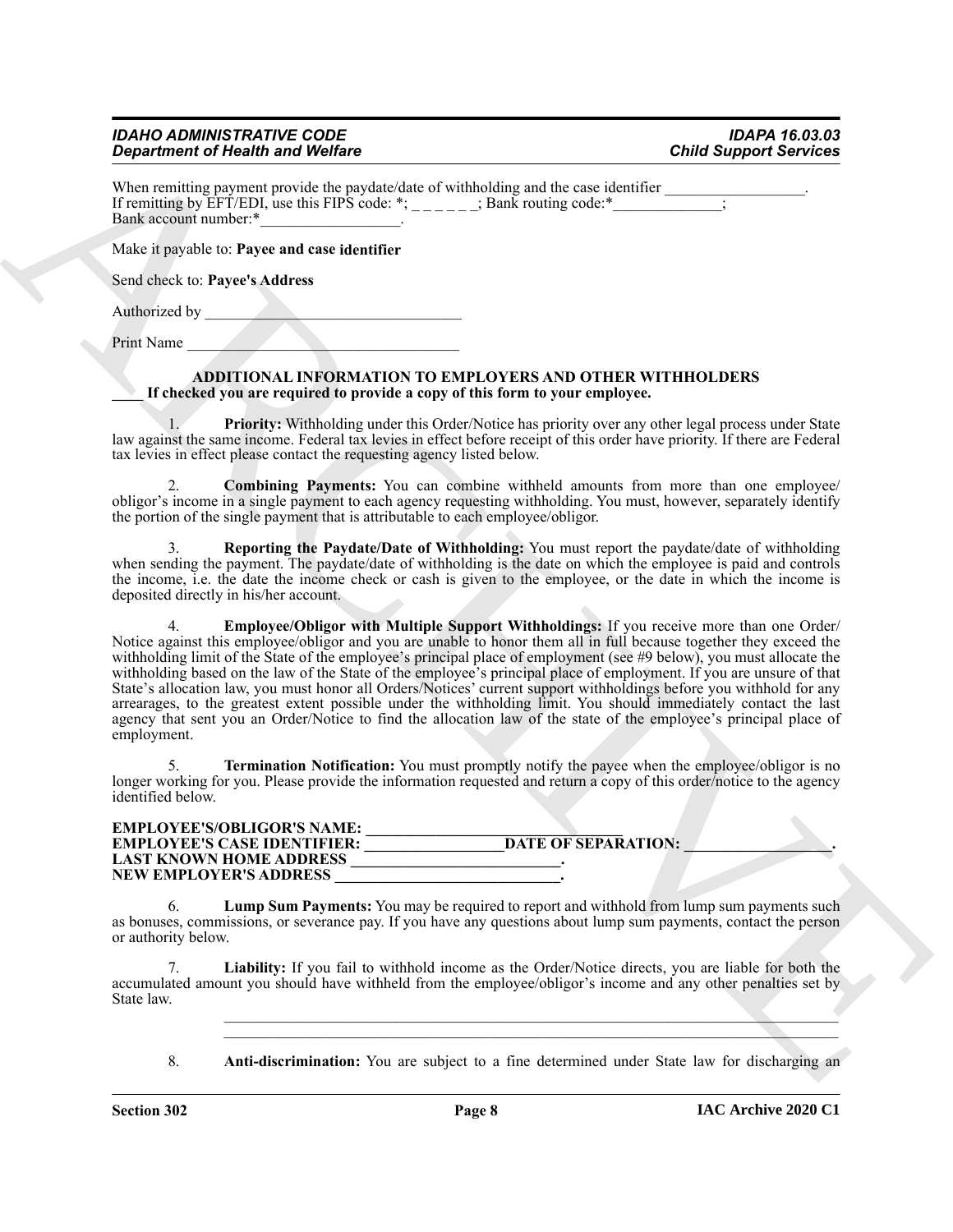#### *IDAHO ADMINISTRATIVE CODE IDAPA 16.03.03 Department of Health and Welfare*

| <b>Department of Health and Welfare</b>                                                                                                                                                                                                                                                                                                                                                                                                                                                                                                                                                                                                                   | <b>Child Support Services</b>                                                                                          |
|-----------------------------------------------------------------------------------------------------------------------------------------------------------------------------------------------------------------------------------------------------------------------------------------------------------------------------------------------------------------------------------------------------------------------------------------------------------------------------------------------------------------------------------------------------------------------------------------------------------------------------------------------------------|------------------------------------------------------------------------------------------------------------------------|
| employee/obligor from employment, refusing to employ, or taking disciplinary action against any employee/obligor<br>because of a child support withholding.                                                                                                                                                                                                                                                                                                                                                                                                                                                                                               |                                                                                                                        |
| 9.<br>Federal Consumer Credit Protection Act (15 U.S.C. Section 1673(b)); or 2) the amounts allowed by the State of the employee's/obligor's principal place of employment. The Federal limit applies to the aggregate disposable we<br>earnings (ADWE). ADWE is the net income left after making mandatory deductions such as: State, Federal, local<br>taxes; Social Security taxes; and Medicare taxes. The Federal CCPA limit is 50% of the ADWE for child support and<br>alimony, which is increased by: 1) 10% if the employee does not support a second family; and/or 2) 5% if arrears are<br>more than 12 weeks old. (see boxes on front)<br>10. | Withholding Limits: You may not withhold more than the lesser of: 1) the amounts allowed by the                        |
|                                                                                                                                                                                                                                                                                                                                                                                                                                                                                                                                                                                                                                                           | <u> 1989 - Johann Stoff, deutscher Stoffen und der Stoffen und der Stoffen und der Stoffen und der Stoffen und der</u> |
| <b>Requesting Agency</b>                                                                                                                                                                                                                                                                                                                                                                                                                                                                                                                                                                                                                                  |                                                                                                                        |
|                                                                                                                                                                                                                                                                                                                                                                                                                                                                                                                                                                                                                                                           |                                                                                                                        |
|                                                                                                                                                                                                                                                                                                                                                                                                                                                                                                                                                                                                                                                           |                                                                                                                        |
| If you or your employee/obligor have any questions, contact:                                                                                                                                                                                                                                                                                                                                                                                                                                                                                                                                                                                              |                                                                                                                        |
| by telephone at<br>by FAX at<br>by Internet<br>or<br>$\overline{\circ}$                                                                                                                                                                                                                                                                                                                                                                                                                                                                                                                                                                                   |                                                                                                                        |
|                                                                                                                                                                                                                                                                                                                                                                                                                                                                                                                                                                                                                                                           |                                                                                                                        |
|                                                                                                                                                                                                                                                                                                                                                                                                                                                                                                                                                                                                                                                           |                                                                                                                        |
|                                                                                                                                                                                                                                                                                                                                                                                                                                                                                                                                                                                                                                                           |                                                                                                                        |
|                                                                                                                                                                                                                                                                                                                                                                                                                                                                                                                                                                                                                                                           |                                                                                                                        |
|                                                                                                                                                                                                                                                                                                                                                                                                                                                                                                                                                                                                                                                           |                                                                                                                        |
|                                                                                                                                                                                                                                                                                                                                                                                                                                                                                                                                                                                                                                                           |                                                                                                                        |
|                                                                                                                                                                                                                                                                                                                                                                                                                                                                                                                                                                                                                                                           |                                                                                                                        |
|                                                                                                                                                                                                                                                                                                                                                                                                                                                                                                                                                                                                                                                           |                                                                                                                        |
|                                                                                                                                                                                                                                                                                                                                                                                                                                                                                                                                                                                                                                                           |                                                                                                                        |
|                                                                                                                                                                                                                                                                                                                                                                                                                                                                                                                                                                                                                                                           |                                                                                                                        |
|                                                                                                                                                                                                                                                                                                                                                                                                                                                                                                                                                                                                                                                           |                                                                                                                        |
|                                                                                                                                                                                                                                                                                                                                                                                                                                                                                                                                                                                                                                                           |                                                                                                                        |
|                                                                                                                                                                                                                                                                                                                                                                                                                                                                                                                                                                                                                                                           |                                                                                                                        |
|                                                                                                                                                                                                                                                                                                                                                                                                                                                                                                                                                                                                                                                           |                                                                                                                        |
|                                                                                                                                                                                                                                                                                                                                                                                                                                                                                                                                                                                                                                                           |                                                                                                                        |